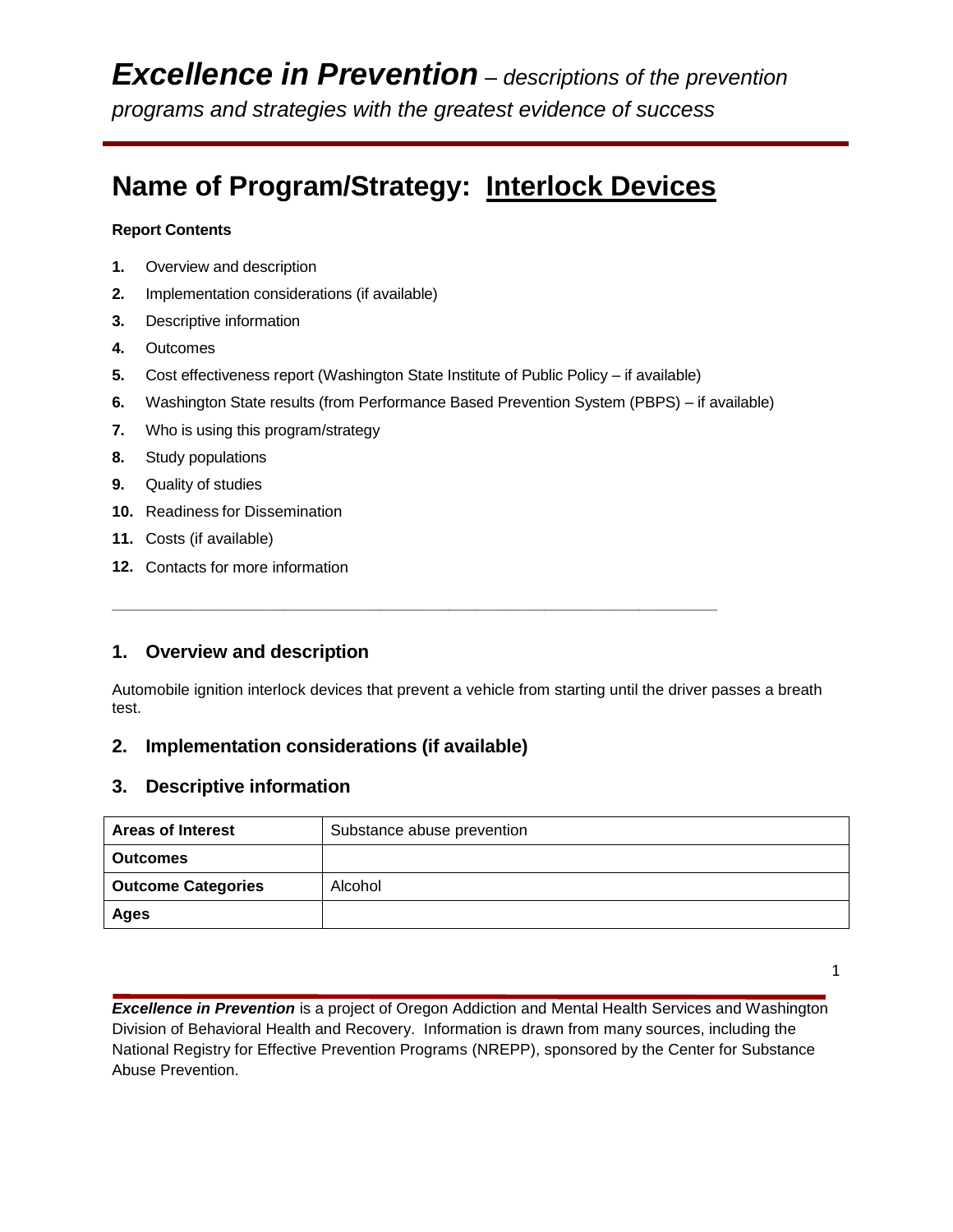# *Excellence in Prevention – descriptions of the prevention*

*programs and strategies with the greatest evidence of success*

| Gender                           | Male                             |
|----------------------------------|----------------------------------|
|                                  | Female                           |
| <b>Races/Ethnicities</b>         | American Indian or Alaska Native |
|                                  | Asian                            |
|                                  | <b>Black or African American</b> |
|                                  | Hispanic or Latino               |
|                                  | White                            |
|                                  | Race/ethnicity unspecified       |
| <b>Settings</b>                  |                                  |
| <b>Geographic Locations</b>      | Urban                            |
|                                  | Suburban                         |
|                                  | Rural and/or frontier            |
|                                  | Tribal                           |
| <b>Implementation History</b>    |                                  |
| <b>NIH Funding/CER Studies</b>   |                                  |
| <b>Adaptations</b>               |                                  |
| <b>Adverse Effects</b>           |                                  |
| <b>IOM Prevention Categories</b> | Indicated                        |

## **4. Outcomes**

#### **Scientific Evidence**

Devices are very effective for many alcohol-impaired offenders (An analysis of 8 studies, McKnight & Voas, 2001).

Effects limited to the period of the court order unless combined with treatment within a case management framework to deal with the underlying problems (DeYoung, Tashima, & Maston, 2005; Marques & Voas, 1995, 1998, 2005).

This device has been discussed as a potential means to reduce all drinking and driving but has been used in the United States primarily as a means to prevent a multiple drinking and driving offender from starting his/her auto after drinking (Voas, 1988).

As the price of these devices comes down, it could be possible to require them in cars that adolescents drive.

2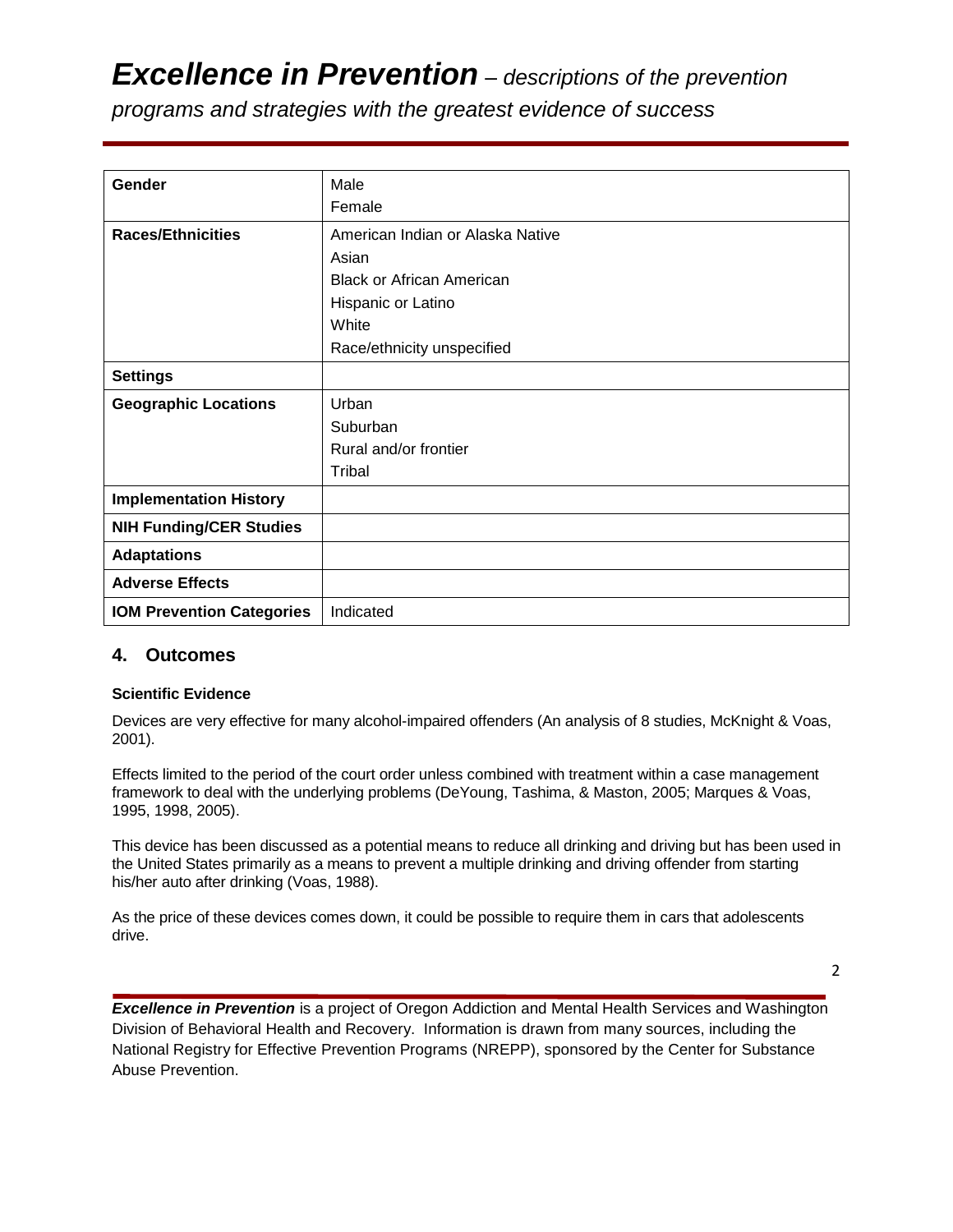- **5. Cost effectiveness report (Washington State Institute of Public Policy – if available)**
- **6. Washington State results (from Performance Based Prevention System (PBPS) – if available)**

## **7. Who is using this program/strategy**

| <b>Washington Counties</b> | <b>Oregon Counties</b> |
|----------------------------|------------------------|
| All counties               |                        |

## **8. Study populations**

## **9. Quality of studies**

The documents below were reviewed for Quality of Research. The research point of contact can provide information regarding the studies reviewed and the availability of additional materials, including those from more recent studies that may have been conducted.

#### **References**

DeYoung, D. J., Tashima, H. N., & Maston, S. V. (2005). An evaluation of the effectiveness of ignition inter- lock in California. In P. R. Marques (Ed.), Alcohol Ignition Interlock Devices—Volume II: Research, Policy, and Program Status 2005 (pp. 42-52). Oosterhout, The Netherlands: International Council on Alcohol, Drugs and Traffic Safety.

Marques, P. R., & Voas, R. B. (1995). Case-managed alcohol interlock programs: A bridge between the criminal and health systems. Journal of Traffic Medicine, 23(2), 77-85.

Marques, P. R., & Voas, R. B. (1998). Using the alcohol safety interlock data logger to track the drinking of convicted drunk drivers, Supplement to Alcoholism. Clinical and Experimental Research. 1998 Scientific Meeting of the Research Society on Alcoholism. June 20–25, 1998—Hilton Head Island, SC (Vol. 22, pp. 41A): Williams & Wilkins.

Marques, P. R., & Voas, R. B. (2005). Interlock BAC tests, alcohol biomarkers, and motivational interviewing: Methods for detecting and changing high-risk offenders. In P. R. Marques (Ed.), Alcohol Ignition Interlock Devices—Volume II: Research, Policy, and Program Status 2005 (pp. 25-41). Oosterhout, The Netherlands: International Council on Alcohol, Drugs and Traffic Safety.

McKnight, A. J., & Voas, R. B. (2001). Prevention of alcohol-related road crashes. In N. Heather, T. J. Peters, & T. Stockwell (Eds.), International handbook of alcohol dependence and problems (pp. 741-769). Chichester, UK: John Wiley and Sons Ltd.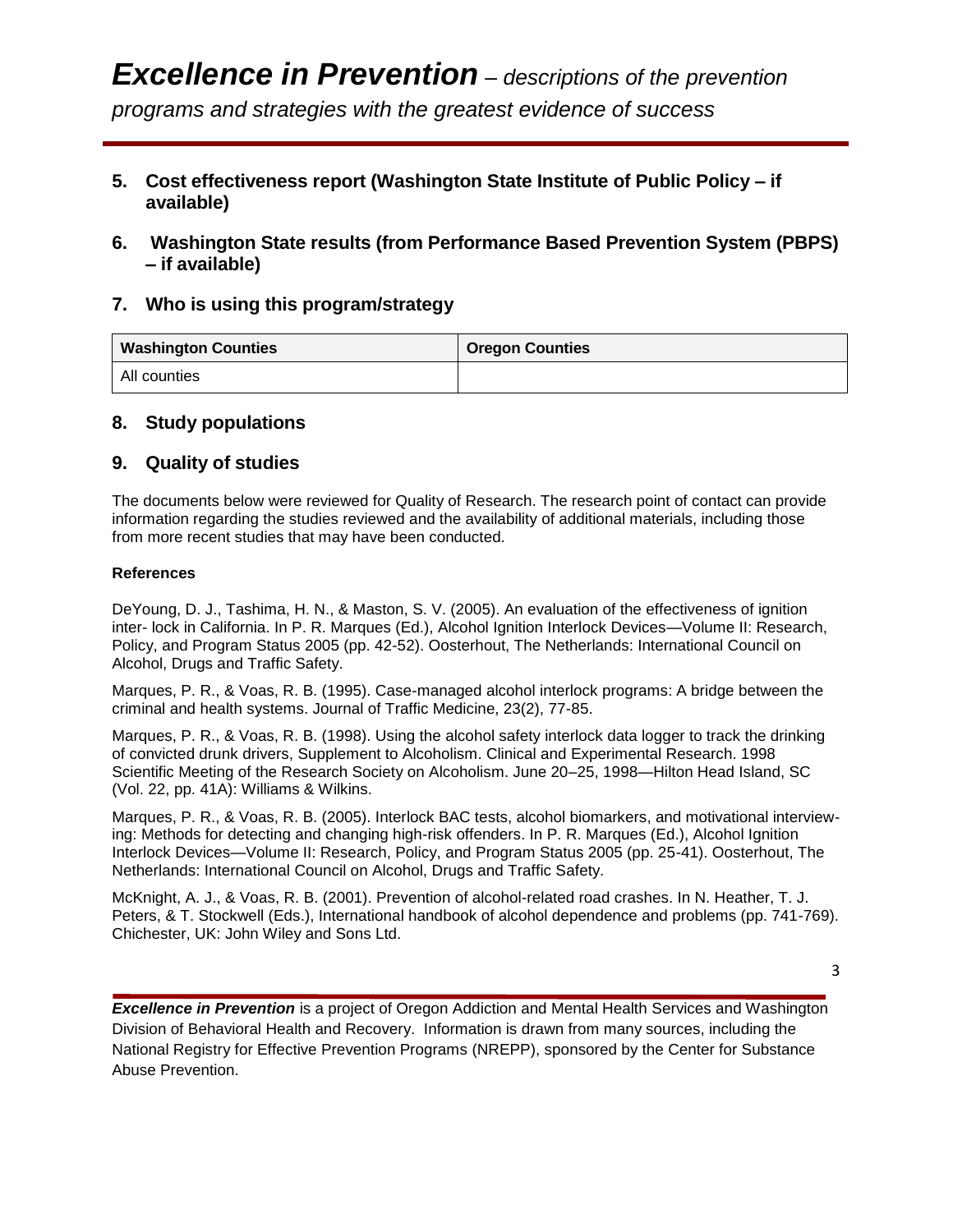Voas, R. B. (1988). Emerging technologies for controlling the drunk driver. In M. D. Lawrence, J. R. Nortum, & F. E. Zimring (Eds.), Social control of the drunk driver pp. 321-370). Chicago, IL: University of Chicago Press.

## **10. Readiness for Dissemination**

#### **Revised Code of Washington**

The Revised Code of Washington (RCW) is the compilation of all permanent laws now in force. It is a collection of Session Laws (enacted by the Legislature, and signed by the Governor, or enacted via the initiative process), arranged by topic, with amendments added and repealed laws removed. It does not include temporary laws such as appropriations acts.

#### **RCW 46.61.5055—Alcohol Violators—Penalty Schedule.**

(5)(a) The court shall require any person convicted of a violation of RCW 46.61.502 or 46.61.504 or an equivalent local ordinance to apply for an ignition interlock driver's license from the department and to have a functioning ignition interlock device installed on all motor vehicles operated by the person.

 (b) The installation of an ignition interlock device is not necessary on vehicles owned, leased, or rented by a person's employer and on those vehicles whose care and/or maintenance is the temporary responsibility of the employer, and driven at the direction of a person's employer as a requirement of employment during working hours. The person must provide the department with a declaration pursuant to RCW 9A.72.085 from his or her employer stating that the person's employment requires the person to operate a vehicle owned by the employer or other persons during working hours.

 (c) An ignition interlock device imposed under this section shall be calibrated to prevent a motor vehicle from being started when the breath sample provided has an alcohol concentration of 0.025 or more.

 (d) The court may waive the requirement that a person apply for an ignition interlock driver's license if the court makes a specific finding in writing that:

 (i) The person lives out-of-state and the devices are not reasonably available in the person's local area;

(ii) The person does not operate a vehicle; or

 (iii) The person is not eligible to receive an ignition interlock driver's license under RCW 46.20.385 because the person is not a resident of Washington, is a habitual traffic offender, has already applied for or is already in possession of an ignition interlock driver's license, has never had a driver's license, has been certified under chapter 74.20A RCW as noncompliant with a child support order, or is subject to any other condition or circumstance that makes the person ineligible to obtain an ignition interlock driver's license.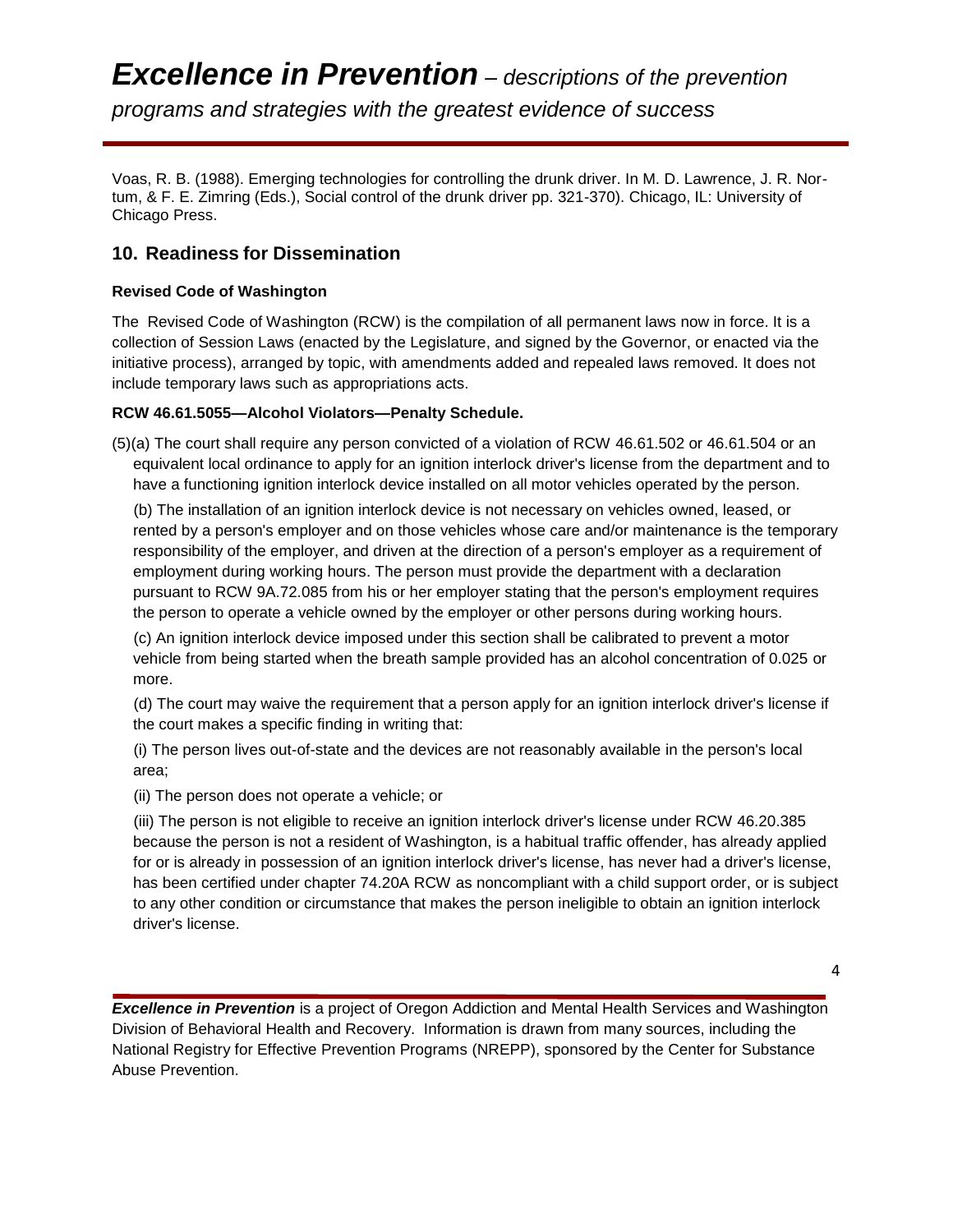# *Excellence in Prevention – descriptions of the prevention programs and strategies with the greatest evidence of success*

 (e) If a court finds that a person is not eligible to receive an ignition interlock driver's license under this section, the court is not required to make any further subsequent inquiry or determination as to the person's eligibility.

 (f) If the court orders that a person refrain from consuming any alcohol and requires the person to apply for an ignition interlock driver's license, and the person states that he or she does not operate a motor vehicle or the person is ineligible to obtain an ignition interlock driver's license, the court shall order the person to submit to alcohol monitoring through an alcohol detection breathalyzer device, transdermal sensor device, or other technology designed to detect alcohol in a person's system. Alcohol monitoring ordered under this subsection must be for the period of the mandatory license suspension or revocation. The person shall pay for the cost of the monitoring. The county or municipality where the penalty is being imposed shall determine the cost.

(g) The period of time for which ignition interlock use is required will be as follows:

(i) For a person who has not previously been restricted under this section, a period of one year;

 (ii) For a person who has previously been restricted under (g)(i) of this subsection, a period of five years;

 (iii) For a person who has previously been restricted under (g)(ii) of this subsection, a period of ten years.

 (h) Beginning with incidents occurring on or after September 1, 2011, when calculating the period of time for the restriction under RCW 46.20.720(3), the department must also give the person a day-forday credit for the time period, beginning from the date of the incident, during which the person kept an ignition interlock device installed on all vehicles the person operates. For the purposes of this subsection (5)(h), the term "all vehicles" does not include vehicles that would be subject to the employer exception under RCW 46.20.720(3).

(6) If a person who is convicted of a violation of RCW 46.61.502 or 46.61.504 committed the offense while a passenger under the age of sixteen was in the vehicle, the court shall:

 (a) In any case in which the installation and use of an interlock or other device is not mandatory under RCW 46.20.720 or other law, order the use of such a device for not less than sixty days following the restoration of the person's license, permit, or nonresident driving privileges; and

 (b) In any case in which the installation and use of such a device is otherwise mandatory, order the use of such a device for an additional sixty days.

# **11. Costs (if available)**